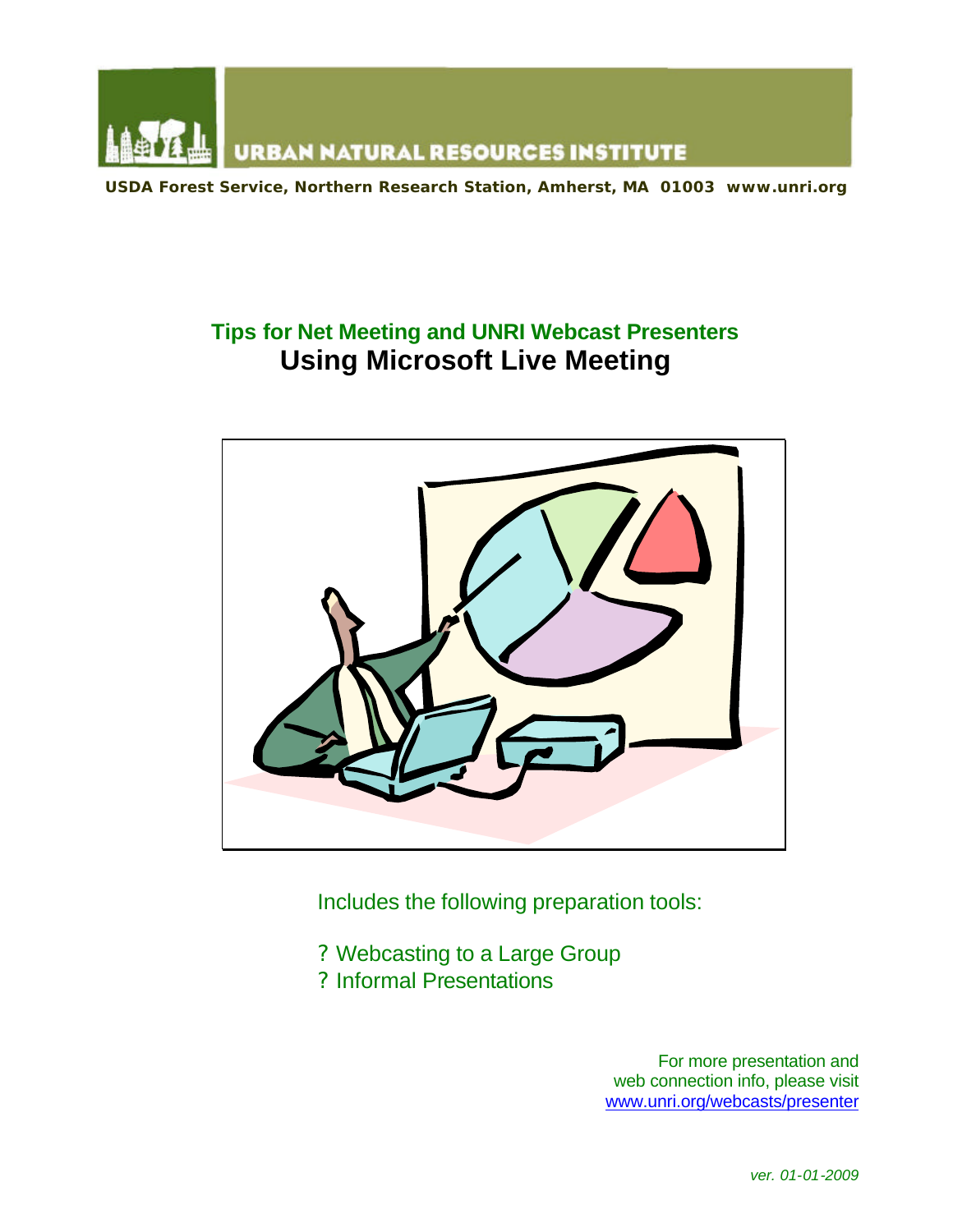## **PREPARATION**

## **Developing the Power Point**

- $\epsilon$  Opening slide should indicate title of webcast, date, and time that the webcast will begin Why? Some people log on at the wrong time, and people like an assurance that they are on the correct webcast.
- $\epsilon$  If the webcast has an operator attending, indicate on the opening slide to Press \*0 for assistance.
- $\epsilon$  If the webcast does not have an operator attending, the opening slide should say, "Please press  $*$ 6 to mute your phone."
- $\mathbb Z$  Minimize the amount of text on slides and avoid using animation.

#### **Questions**

- $\epsilon$  Decide how you would like to handle questions. Take them at the end or after each section.
- $\epsilon$  Decide if you would like all lines muted until a certain time (to eliminate background noise).
- $\epsilon$  The host will handle the question manager you will have the ability to access the question manager, but please do not alter anything (reordering questions, marking or unmarking which have been answered, etc.)

## **DAY OF PRESENTATION** (once logged on to the webcast)

- **1. Close out of e-mail and other programs that auto-notify via sound or pop-up windows.** Why? These may pop-up during your presentation, distracting you and causing you to "click" – an opportunity to accidentally advance the slide.
- **2. Close/lock office door and silence cell phones as necessary.**
- **3. Put your phone close to you so the microphone picks up your voice.**
- **4. Hide drawing tools (in upper right hand corner) if you will not need them.** Why? So you don't accidentally draw all over the slides. How? From the menu at the top of the screen, select **"View – Toolbars – Slide Editing" to uncheck the slide-editing feature.**
- **5. Practice moving slides using the blue up and down arrows in the upper left-hand corner.**

## **DURING THE PRESENTATION**

**1. Use the blue up and down arrows to advance the slides.** (or to go directly to a specific slide, click on the desired slide)

## **2. If your internet gets disconnected:**

- $\epsilon$  Click the "Re-enter Meeting" button showing in one of your open windows.
- $\epsilon$  If no "Re-enter Meeting" button is showing, reconnect using the original link.
- 3. **If your phone gets disconnected**:
	- $\mathbb Z$  Call back in using the same number and passcode.
- 4. **If you need to talk to the host or another presenter**:
	- $\epsilon$  Click the name of the person you want to contact in the attendee list on the left.
	- $\epsilon$  Go up to the menu at the top of the screen, and select "Attendees Chat."
	- $\epsilon$  Type your message, click "Send," and wait for a reply.
- 5. **If someone has a side conversation that's being picked up over the phone** on the webcast, it's very difficult to get their attention. In most cases, it is just best to proceed. The host will work with the operator to try to remove that person from the webcast.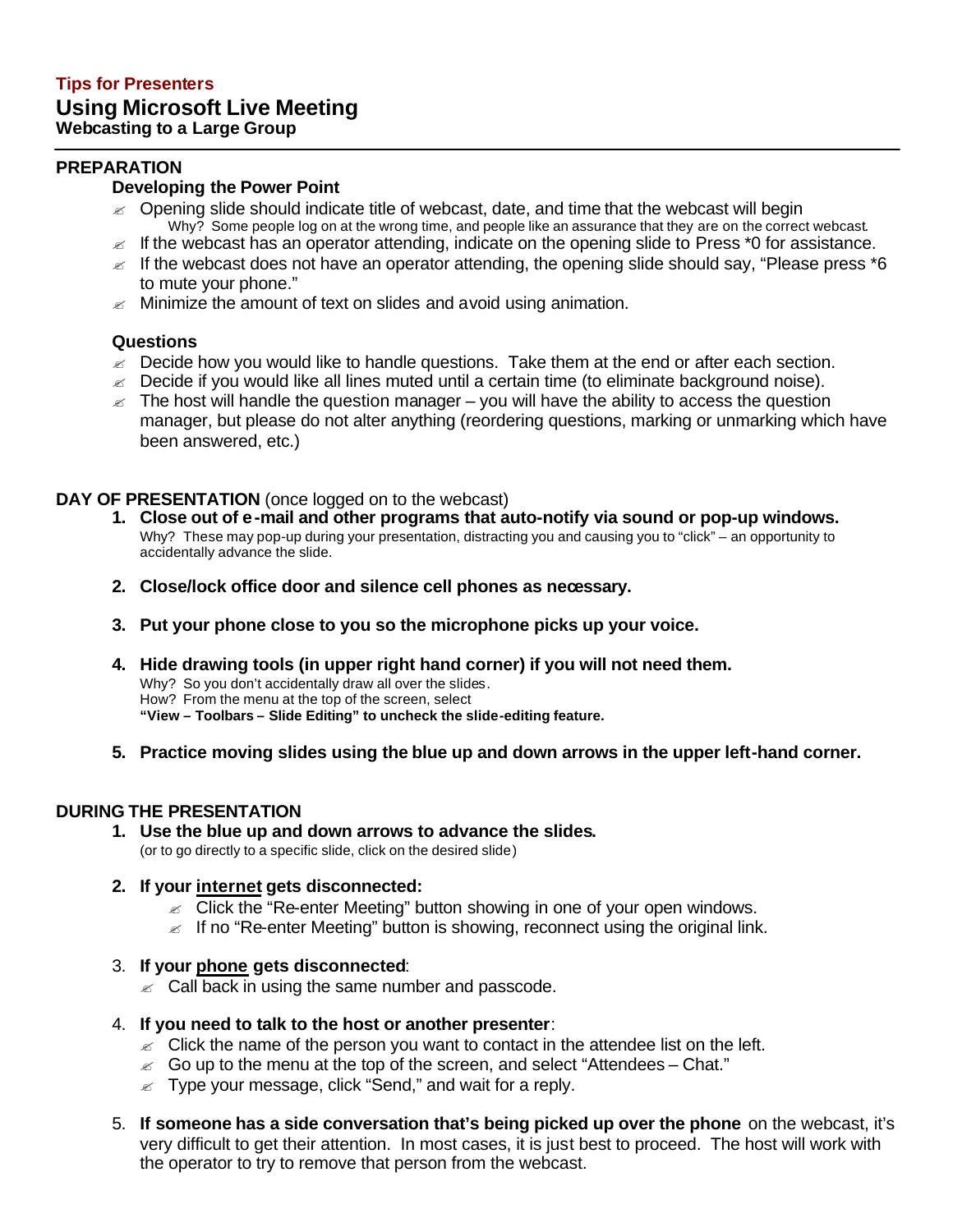BEST: Import Power Point by "Sharing Document to View" Why?: 1. Best image resolution 2. Ensures that everyone sees full screen, despite screen resolution settings (e.g., 1024 x 768 vs. 1280 x 1024 pixels) NOTE: The amount of time it takes to import the file is dependent on the file size and speed of the internet connection.

## **PREPARATION WITH PRESENTERS:**

#### **Work with presenter(s) on deciding the following**:

- 1. Date/time of presentation
- 2. Length of presentation
- 3. Estimated number of attendees (within 25)
- 4. Will it be recorded for later archive? If so, where will it be archived?
- 5. How to handle questions
	- $\mathbb Z$  Take questions at the end of each section, or all at the end?
	- $\approx$  Questions are typed into the Question Manager, or asked over the phone?
	- $\mathscr Z$  Amount of time for questions

#### **Discuss mute issues:**

- $\mathbb Z$  If the webcast is operator-attended, ask the operator to mute all lines until noted.
- $\epsilon$  If the webcast is not operator-attended, have attendees mute their phones (using the  $*$ 6 button). This makes noise (2 beeps). Allow time in the beginning for everyone to mute their phones at once, and state this on the opening slide.
- $\epsilon$  If someone talks on the phone or has a side conversation that's being picked up over the phone on the webcast, it's very difficult to get their attention. In most cases, it is just best to proceed. The host will work with the operator to try to remove that person from the webcast.

#### **Go over items on their Tip Sheet.**

**Tell them that when they call in for the webcast, tell the operator that they are a presenter and need to talk to you (the host).** This will allow them to talk to the host without other attendees hearing.

#### **DAY OF PRESENTATION**

- 1. Import the Power Point presentation. During the import process, there may be odd changes (like bullets converting from dots to circles with the #10 inside). Allow enough time to preview the uploaded file, make necessary changes, and reload.
- 2. Once logged in to the webcast:
	- $\mathscr{\mathscr{L}}$  Walk through items as indicated under "DAY OF PRESENTATION" for presenters.
	- $\epsilon$  If an operator is attending, tell him/her to mute all lines except presenters.
	- $\mathscr{L}$  If recording, tell operator when to start and stop recording.

## **DURING THE PRESENTATION:**

#### **Introduction for the webcast if it is being recorded:**

 $\epsilon$  If the wecast is being recorded, the operator will need to get on in the beginning and make an announcement.

## **Managing questions:**

- $\epsilon$  Inform attendees of the protocols for asking questions (whatever was decided by the presenters).
- $\approx$  Question manager: Use chat feature to tell question asker when will get to question or to clarify.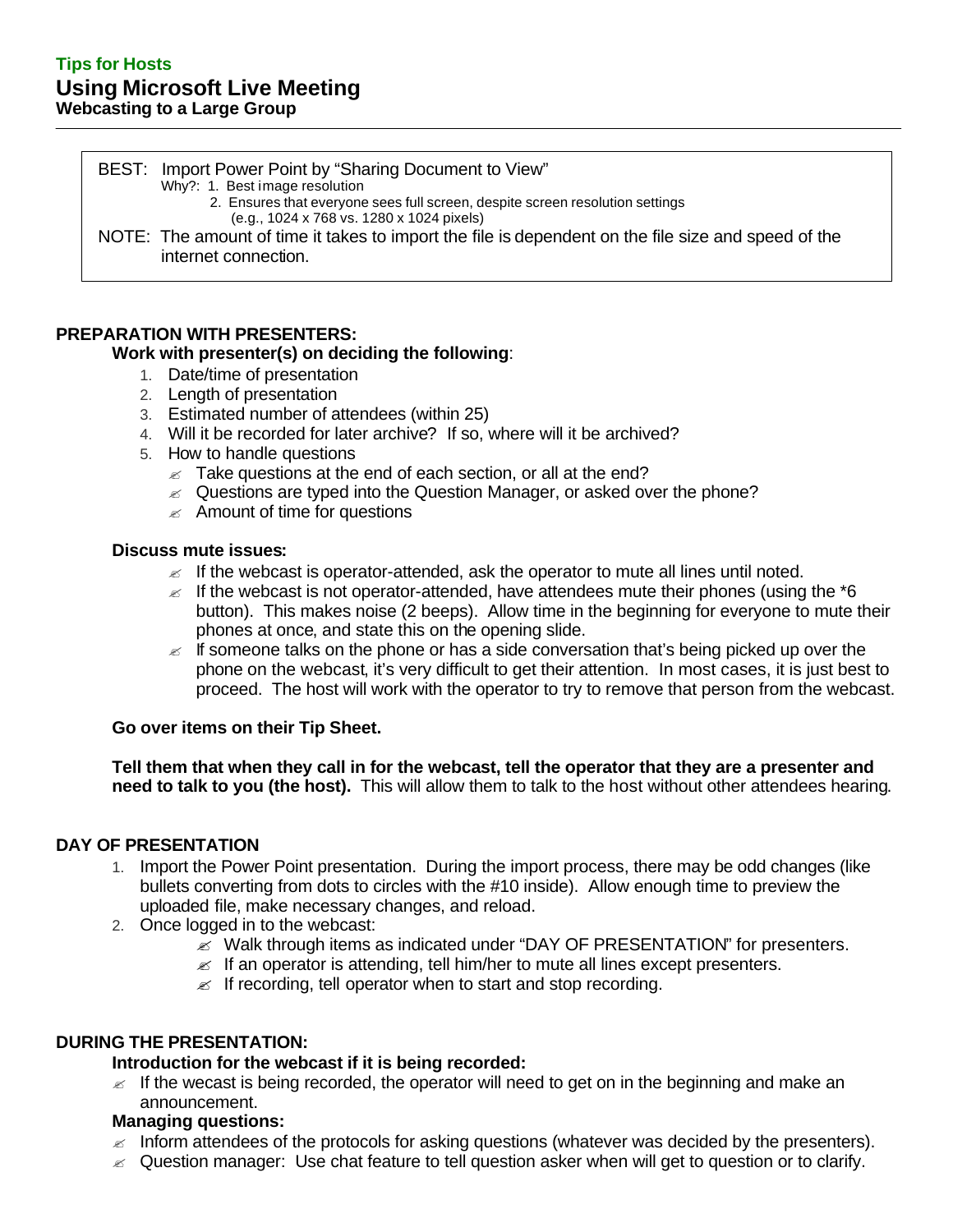$\mathbb Z$  Use the chat tool to communicate with attendees and presenters (not currently presenting) as needed.

#### **Tell attendees how you will manage questions and muting (see below example):**

We will take a few questions after each section. To help manage this, please type your question into the box located in the lower right-hand corner of your screen and hit "Submit." If you don't want to type the full question, can just type a ? and "Submit." There will also be time at the end of the webcast for a few questions.

If you would like the Power Point slides to fill your entire screen, hit the F5 button. You can toggle back and forth between the standard and full screen by hitting the F5 button more than once.

Finally, at this point, if you haven't already done so, please mute your phones so we don't hear cell phone conversations, talking to other people, or other unexpected background noise. To mute your phone, hit \*6. To unmute your phone, hit the same combination of \*6.

#### **ENDING THE SESSION:**

#### **Important – Do not just close the Live Meeting Window. Formally end the session.**

Under "File" select "Exit and End Session." This will disconnect everyone so that charges are not continually incurred until all of exited.

## **See Next Page for Informal Net Conferencing Tips**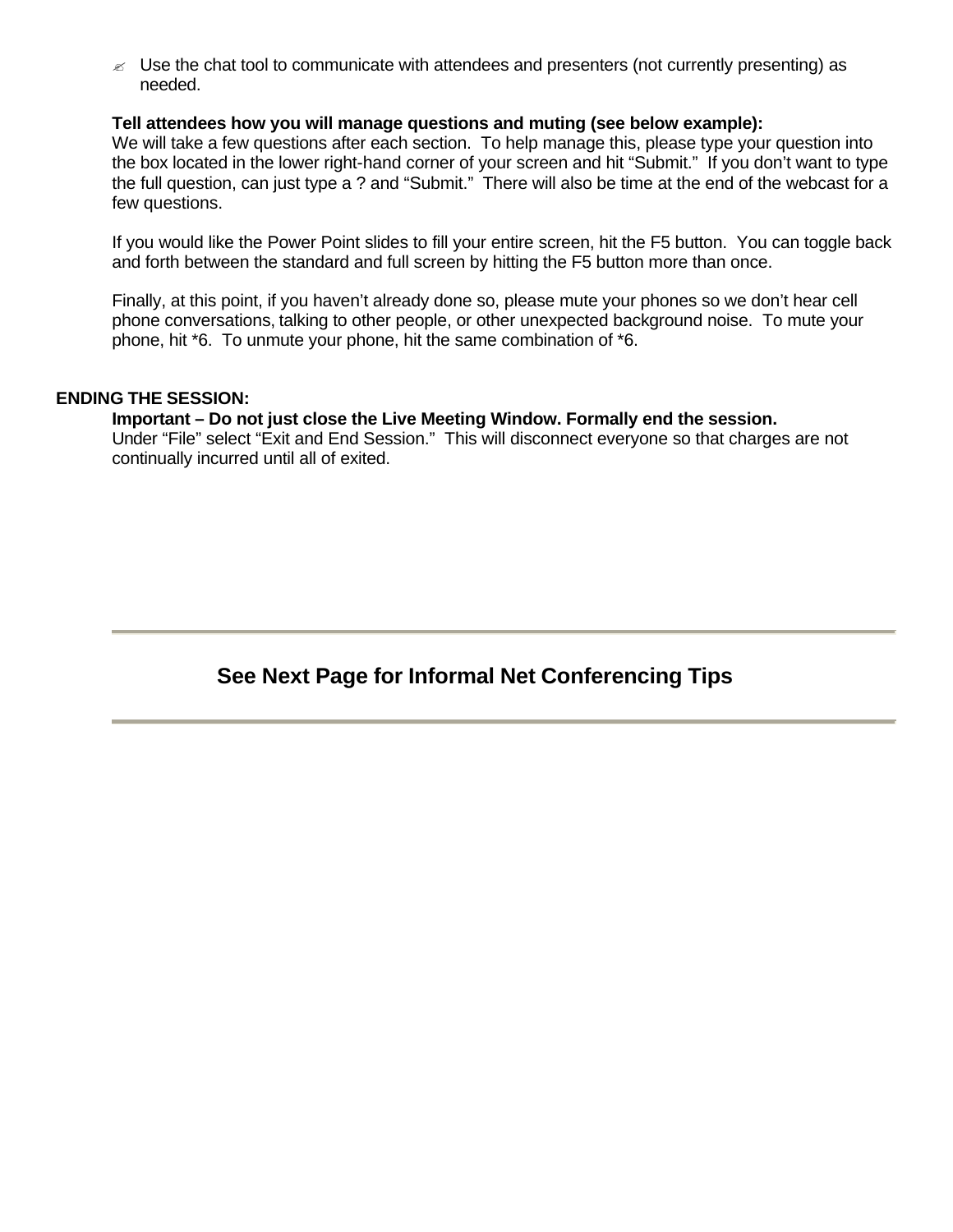## **DISPLAYING FILES:**

Under the "Share" menu, choose how to display the file based on the following:

## **Power Point files that you want to show (not edit)**

Choose: Share Document to View

This will actually convert the Power Point file to a different file format for viewing.

- Why is this the best choice?
- 1. Best image resolution
- 2. Ensures that everyone sees the entire slide, despite screen resolution settings (e.g., 1024 x 768 vs. 1280 x 1024 pixels)

NOTE: The amount of time it takes to import the file is dependent on the file size and speed of the internet connection. During the import process, there may be odd changes (like bullets converting from dots to numbers). Allow enough time to preview the uploaded file, make necessary changes, and reload.

## **Files that you want to edit and/or give control to others to edit**

- 1. Make sure that the file is located on the desktop (it is helpful to create a folder on the desktop for this session and put all files to be shared in that folder for easy access).
- 2. Choose: Share Document to Edit.
- 3. Navigate to the file.
- 4. To return to the Live Meeting screen, click the left-pointing arrow (second from the top) on the toolbar to the left (toolbar appears when in "sharing" mode).
- 5. To return to sharing, click the file name in the resource list.

What does this feature allow?

- $\mathbb Z$  Allows the host to give control to others for editing How? A toolbar on the left will appear when sharing the document to edit. The second icon from the bottom allows the host to share control with any of the attendees.
- $\mathbb Z$  Allows the user to see the menu and toolbars
- $\approx$  Allows the host to use all features found in the base program (e.g., zooming, highlighting) NOTE: It is a good idea to use the base program's

What are its limitations?

- $\approx$  Prevents the host from seeing the rest of the Live Meeting features like resource list, attendees, and question manager.
- $\epsilon$  Prevents the host from opening other applications behind the scenes

## **Website or other program that you want to demonstrate interactively (host or shared control)** Choose: Share Application

What are its limitations?

- $\epsilon$  There will be a delay from what you see and what the attendees see.
- $\mathbb Z$  The attendees may not see the entire window being shown, depending on screen resolution settings.